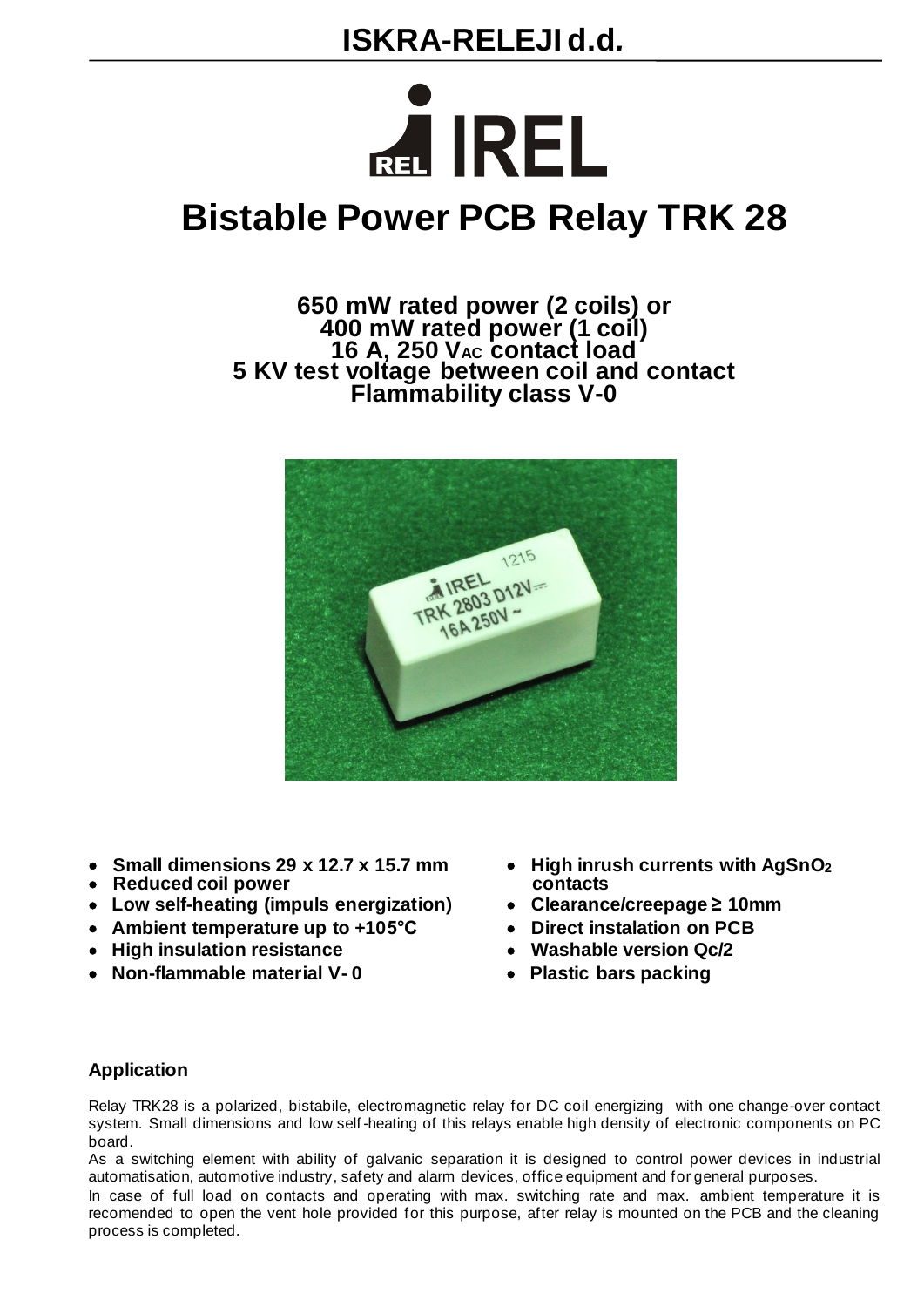## **Technical Data**

#### **Contact data**

| Form                    | 1 Change-over, 1 Make, 1 Break                                        |  |  |
|-------------------------|-----------------------------------------------------------------------|--|--|
| Contact material        | Ag Sn $O_2$ , Ag Ni10                                                 |  |  |
| Rated current           | 16 A                                                                  |  |  |
| Max. operating voltage  | 400 V AC, 300V DC                                                     |  |  |
| Max. switching power    | 4000 VA, 380 W                                                        |  |  |
| Min. switching load     | 5V DC, 100 mA                                                         |  |  |
| Contact resistance:     | $\leq$ 100 m $\Omega$ (100mA, 24Vac) - new<br>relay                   |  |  |
| Max.operating           | 360 operations/h - rated load                                         |  |  |
| frequency               | 36000 operations/h - min. load                                        |  |  |
| Capacitance cont.-cont. | $\leq 1.5$ pF                                                         |  |  |
| Mechanicallife          | $>2x10^6$                                                             |  |  |
| Electricallife          | $\geq$ 3x10 <sup>4</sup> (NO contact, 250V/16A AC)<br>at $85^\circ$ C |  |  |

### **General coil data for energizing at 20C**

| Rated power:                                    | abt. 650 mW            |  |  |
|-------------------------------------------------|------------------------|--|--|
| Max. coil temperature: 155° C                   |                        |  |  |
| Operative range:                                | class 2, IEC 61810 - 1 |  |  |
| Operate voltage:                                | $Up \leq 70\%$ Un      |  |  |
| Release voltage:                                | Ure $\leq 70\%$ Un     |  |  |
| Minimum energization duration: 20 ms            |                        |  |  |
| Maximum energization duration: 30 s at < 10% DF |                        |  |  |

#### **Other data**

| Test voltage (1 min.):                                                         |                                      |
|--------------------------------------------------------------------------------|--------------------------------------|
| contact - coil                                                                 | $\geq$ 5 kVrms, 50 Hz                |
| contact - contact                                                              | $\geq 1$ kVrms, 50 Hz                |
| Creepage distances:                                                            |                                      |
| contact - coil                                                                 | $\geq 10$ mm                         |
| Clearances:                                                                    |                                      |
| contact - coil                                                                 | $\geq 10$ mm                         |
| Impulse voltage test $(1,2/50 \mu s)$ :                                        |                                      |
| contact - coil                                                                 | $\geq$ 5 kVimp                       |
| Operate time at Un:                                                            | abt. 6 ms                            |
| Release time:                                                                  | abt. 6 ms                            |
| Insulation resistance (500 V <sub>DC</sub> ):                                  | $> 10^3$ M $\Omega$                  |
| Vibrations resistance (10-200Hz): 5 gn(NO)/3gn(NC)<br>Shock resistance (11 ms) |                                      |
| functional:                                                                    | 10 gn                                |
| destructive:                                                                   | 100 gn                               |
| Ambient temperature                                                            |                                      |
| for operating:                                                                 | $-40^{\circ}$ C to + 85 $^{\circ}$ C |
|                                                                                | option up to +105 °C                 |
| for storage:                                                                   | - 40°C to + 95°C                     |
| Protection degree:                                                             | IP 67, IEC 529                       |
| Seal test: (1min), IEC60068-2-17:                                              | Qc/2                                 |
| Flammability class:                                                            | V-0, UL 94                           |
| Mounting position:                                                             | optional                             |
| Relay weight:                                                                  | abt. 9.8 g                           |

Unless otherwise stated the relays are wash tight according to Qc2 IEC 60068-2-17, tested with a water immersion test at 70°C fo r 1 min**.**

#### **2 coils**

| Coil<br>Coil     | Operative coil voltage range at 20°C |                                    |                               |                     |
|------------------|--------------------------------------|------------------------------------|-------------------------------|---------------------|
| rated<br>voltage | resistance<br>at $20^{\circ}$ C      | Operate<br>voltage                 | Reset<br>voltage              | Rated coil<br>power |
| $Un (V_{DC})$    | $Rn(\Omega) \pm 10\%$                | $\mathsf{Uop} \leq (\mathsf{VDC})$ | Ure $\leq$ (V <sub>DC</sub> ) | (mW)                |
| 3                | 13.8                                 | 2.1                                | 2.1                           | 650                 |
| 5                | 38                                   | 3.5                                | 3.5                           | 650                 |
| 12               | 221                                  | 8.4                                | 8.4                           | 650                 |
| 24               | 886                                  | 16.8                               | 16.8                          | 650                 |
| 48               | 3544                                 | 33.6                               | 33.6                          | 650                 |

#### **2 coils – operation**

| Coil terminal | Α1 | А3 | Α2 |
|---------------|----|----|----|
| Set           |    |    |    |
| Reset         | -  |    |    |

#### **1 coil**

| Coil             | Coil                            | Operative coil voltage range at 20°C |                               |                     |
|------------------|---------------------------------|--------------------------------------|-------------------------------|---------------------|
| rated<br>voltage | resistance<br>at $20^{\circ}$ C | Operate<br>voltage                   | Reset<br>voltage              | Rated coil<br>power |
| $Un (V_{DC})$    | $Rn(\Omega) \pm 10\%$           | $\mathsf{Uop} \leq (\mathsf{VDC})$   | Ure $\leq$ (V <sub>DC</sub> ) | (mW)                |
| 3                | 22,5                            | 2.1                                  | 2.1                           | 400                 |
| 5                | 62,5                            | 3.5                                  | 3.5                           | 400                 |
| 12               | 360                             | 8.4                                  | 8.4                           | 400                 |
| 24               | 1440                            | 16.8                                 | 16.8                          | 400                 |
| 48               | 5760                            | 33.6                                 | 33.6                          | 400                 |

#### **1 coil – operation**

| Coil terminal | Α1 | Α2 |
|---------------|----|----|
| Set           |    |    |
| Reset         | -  |    |